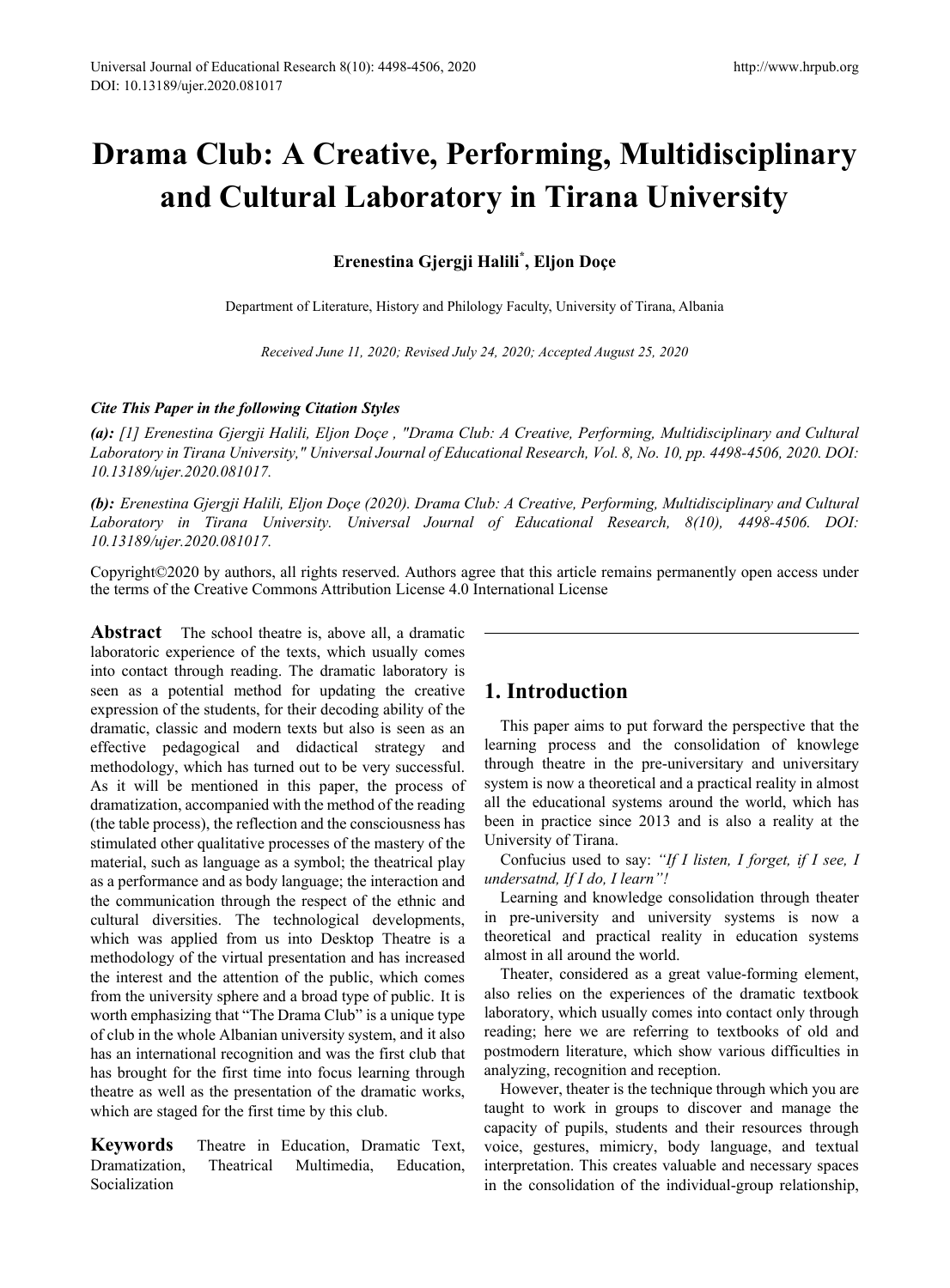the increase of cooperation through recognition, as well as the interdisciplinarity as a necessity of curricular interaction.

# **2. Methodology**

This paper uses the methodology of *proces drama,* something Gavin Bolton and Dorothy Heathcote have theorized as a teaching methodology, as part of pedogogy and didactics, as the goal of the laboratory of the "The Drama Club", and also the fulfilling of the scientific research over the old dramatic texts. These texts are in contact only by reading them and implying texts of old and the postmodern literature which represents different difficulties in the literary reception.

The methodology of our research in this paper is *qualitative*. It is grounded mainly in the descriptive approach of the pedagogical process of working with students of the Drama Club, specifically as it deals with the organizational, structural and technical elements.

Thus, part of the methodology is the well detailed analysis of the process of the adaption and the emotional transformations that students have shown, starting from their induction into the club to their performance in the scene. This element is specificially important to understand the effect that the scenic performance brings to the conscience mind and to the whole existence of students to perpare them for challenges that start in the scene, but that don't finish there.

This analysis continues with the evolution of the structure of the Club through years (the growth of the Club and the profilization of the students in different and specific processes in their attempt to build a team). From the study point of view "Drama Club" can be considered as a focus group which is a perfect case study of how the processes of the internalization of the scenic-dramatic experience are not merely academic and professional fields, but are also didactic through which students learn a great number of cognitive, social, philosophical, spiritual and human processes.

# **3. Argumentation**

As far as we know, the term "drama" implies all forms of use of theatrical means, not only in aesthetic and artistic functions, but also for educational purposes. It is a very important part of the curriculum, which includes aspects of material, spiritual, artistic, intellectual and emotional culture, where society and culture interact.

"Drama education is a powerful teaching and learning tool with profound positive effects on a student's cognitive, social, emotional, and physical development. The benefits of regular theatre arts instruction spills over into all school subjects and everyday life" (Clark. R., 2013:1).

Drama-dramatization is important, because as it is universally accepted, it not only influences the recognition

and deconstruction of literary texts, specifically typological definitions, diachronic and synchronic developments of the text itself, but also the formation of personality of pupils and students. On the other hand, it gives them a broader cultural formation. Gender itself, through the dramatizing process, produces and finalizes an aesthetic, artistic and spectacular product through artistic performances, theater, and final organizational discipline.

"The drama is what the writer writes; the script is the interior map of a particular production; the theater is a specific set of gestures performed by the performers in any given performance; the performance is the whole event, including audience and performers (technicians, too, anyone who is there" (R. SCHECHNER, R., 1994: 87).

Knowing the aesthetic and artistic aspects of the theater, as well as the critical and analytical evaluation of foreign and Albanian literary texts, through speech, play-reading has created the possibility of touching the elements and principles of stage art by giving students the opportunity to become familiar with the scenic elements, scenography, costume design, semiotics, and theatrical spaces, but also the types of theater and their application. Following this process, the students themselves receive all the stage experience, going through a concrete realization process.

It should be noted that multidimensional experience increases communicative intensification through emotional and social cooperation. Even through the decomposition of character dimensions, which they select, relying on the semiotic communities provided by the text itself, they transform them into lexemes, metaphors, contextual, or real paradigms."A text is a structured and unified story, comical or tragic, complete, with a start and a central part, and an end that expreses the passion and the vision of life of the play writer, which depicts the conflicts that occur and that lead to a culmination (the point of the solving of the conflict) and that deals with stronger dimensional characters, and also the needs and goals that can motivate their personal actions" (Louis, E. Catron.,1993)

A very interesting fact is the observation of the character as a subject, the discourse, or the psyche of the character in a discourse situation, etc., elements which are concretely decomposed in the drama laboratory and become tangible for the students.

Theatrical experience also stimulates different forms of learning, strengthening and directing creative energies and at the same time consolidating aesthetic principles and artistic tastes. As a basis for the theatrical performances, several working methods are known, which constitute the union of the two directives. Words plus animation remains a pedagogical proposal and a proposition of theatrical art, as didactics. "By going from literature into the spectacle, we pass from conceptual and imaginative perception, into a more sensible perception. But this border is rigid. For instance, a fictional text which is verbally communicated contains elements of the sensorial interpretation (the voice of the narrator, the articulation, the tone, the diction),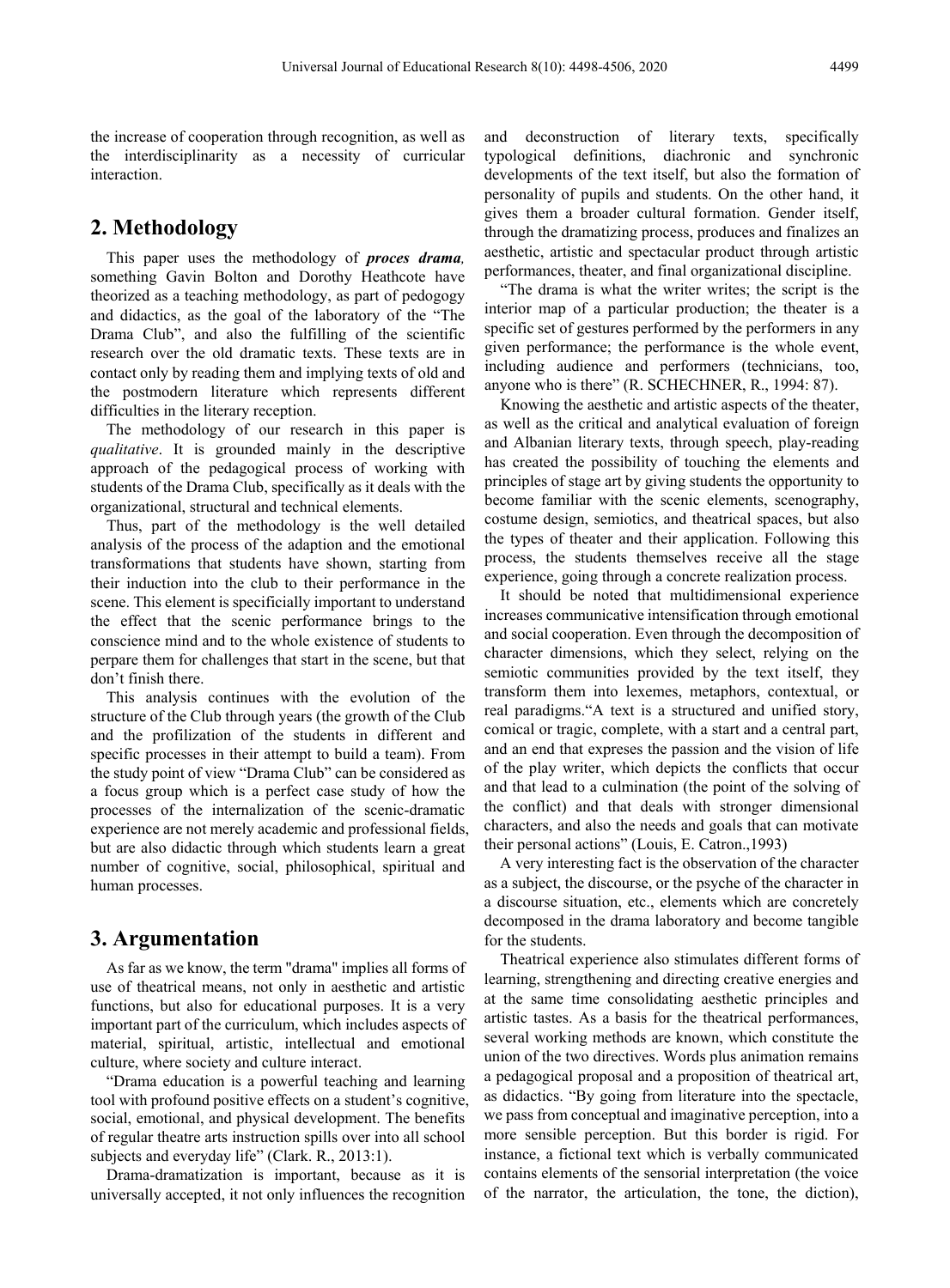without ever being a spectacle." (T. Kowzan., 1975: 182)

Studies have shown that developing the ability to interpret is found in the nature of theatrical interpretation. Dramatization is a special form of learning. The programs compiled for the pre-university cycle have given students the opportunity to get acquainted with the dramatic text, by requesting the development of theatrical performances. The dramatic text during a lesson is the cause of a more massive activation of students, who in most cases, express the desire to play the role of a certain person in a drama.

"The written text, in other words, is determined by its need for stage contextualization, and indicates throughout its allegiance to the physical conditions of performance, above all to the actor's body and its ability to materialize discourse within the space of the stage (ELAN, K., 1980: 208-9).

Dramatization as a creative process, which is one of the forms of trans modeling of the text, leads to the essential change of the communication scheme with the recipient. It fundamentally changes the relationship between dialogue and narrative (Hasani, D., 2015). This is an issue that lies between drama and theater on the one hand, and drama literature in general on the other.

"School" and "Theater" binomials represent an educational opportunity of very high pedagogical value. The theater which is developed from an early age helps students:

- To understand and appreciate oneself, others and the environment through dramatic imaginative experience.
- To communicate ideas and feelings through language, expression, and movement in real and imaginary contexts.
- To develop self-confidence and self-esteem in daily interactions with others.
- To develop sensitivity to the feelings, opinions and values of others through intentional interaction; to develop a wide range of dramatic skills and techniques" (Karamitri, E; Koçi, P; Murthi, M; Pepa, V; 2001: 59).

"Drama extends and builds subjects on this natural process" (Karamitri, E; Koçi, P; Murthi, M; Pepa,V; 2001: 59). This is one of the reasons why children and adults like it. "Through theater and its valuable instruments, children are able to take the right path towards self-discovery, and this is in favor of controlling their emotions in the right way, by making them more aware; it also encourages the discovery of a great force within them to cope with difficult situations and contrasting feelings "(http: //www.scuola.net/storia-antica/storia-del-teatro.html).

## **4. Theater and Other Activities**

The theater is closely related to everyday life with different types of activities and at the same time with many components of education. This is a bilateral connection, because it not only takes into account many of these components, but also contributes to their realization. As E. B. Landon states "among the thorniest of issues that teacher educators deal with is the relationship between theory and practice." (Landon E. B., 2001:1)

By exploring such topics as: "National identity; knowledge of cultures; human rights; peaceful coexistence; the student contributes through theatrical activities by revealing the values of his own culture, respecting and promoting the values of other cultures, by cooperating alone and in groups in various activities by giving his own contribution, providing solutions to a variety of theatrical / artistic issues by using accurate theatrical language to communicate values and attitudes, by explaining different techniques and stage processes related to other areas they learn" (http: //www.scuola.net/storia -antica story-del-teatro.html).

## **5. University Theater - Drama Club**

The Drama Club was established for four years (2012), at the Department of Literature, Faculty of History and Philology, UT, an innovation-based organization for the needs of the didactic and pedagogical laboratory in the Drama curriculum, which had also been missing for years as a separate curriculum, and the third studied gender of literature, in all the study cycles. In the first year, we dismantled texts of world drama, its classics, as well as Albanian classics. We had Shakespeare, Goethe, Schiller, Kamy, Sartr, Jonesko and Anton Santorin, Fishta, S. Frashëri, (we are talking about Albanian authors), who came to the original writing of their texts. Our theater also became a very effective means of communication that was able to fulfill a "social function", as it taught them to overcome the "fear" of public speaking. This objective was successfully realized in our Club.

"The power of drama in teaching literacy lies in its ability to bring about emotional interactions with characters from literature in the fictional world of drama." (Booth, 2000; Wilhelm & Edmiston, 1998, cited. Heyward, P., 2010: 198)

The teaching of theater in the Drama Club, proved effective, as it was entirely based on the possibility of emotional involvement of the individual with the dramatic literary text or not, in the acquaintances, practice and correct pronunciation of vowels and consonants, word diction, correct pronunciation of it, the technique of logical, rhythmic and emotional emphasis, as well as the role of intonation in communication.

With the dramatization of the text, it promoted the teaching of a technique, which emphasizes the character, the presence of the mind, the ability to act and move, the creative intuition, art and music, but also the ability to meet a text through dramatic action. All in all, it showed a new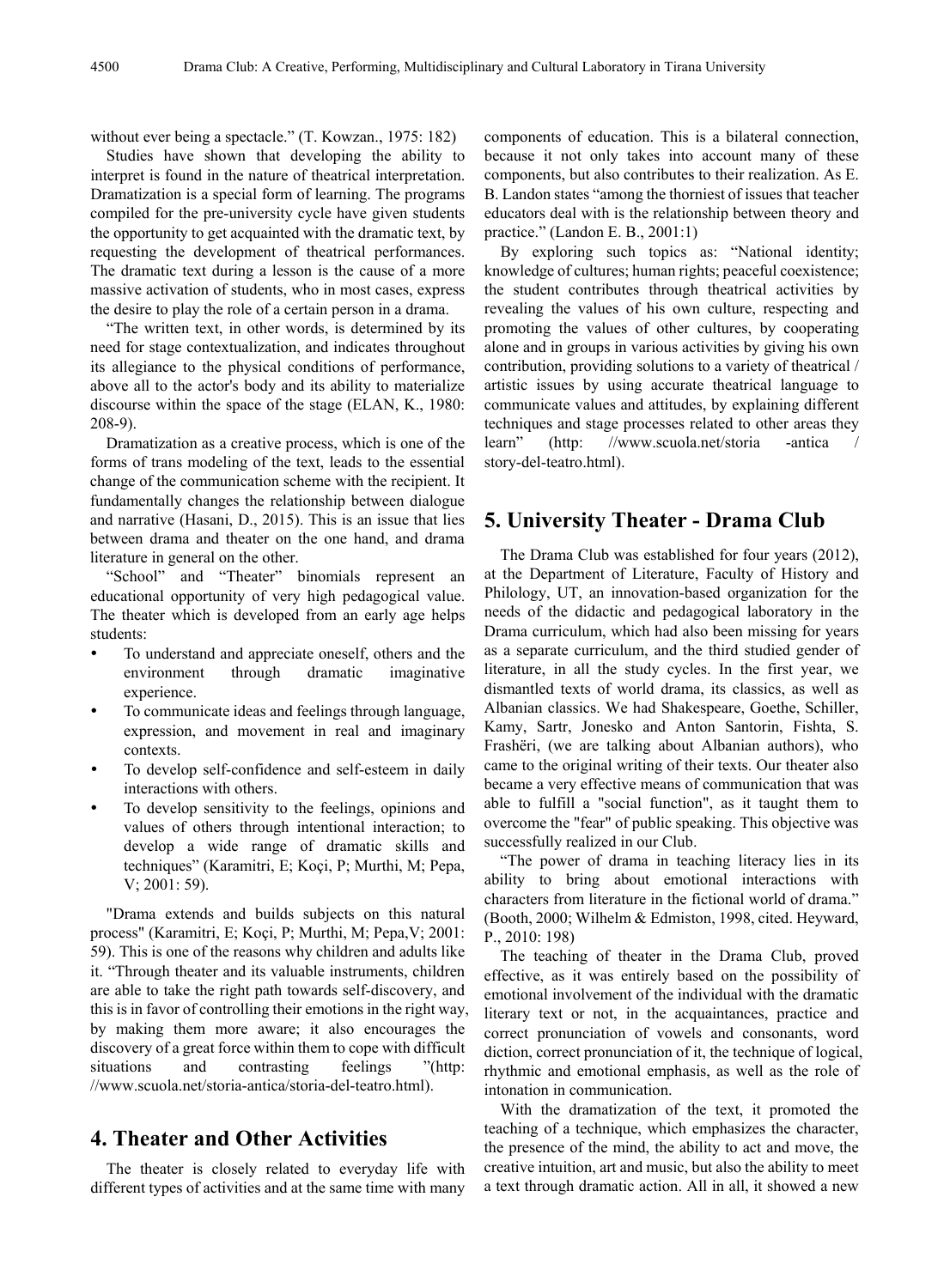way of understanding and learning. It was extremely important for us to understand that theater in our institution is something else that is subject to professional rules, i. e professional theater. Theater in school cannot be theater, but "Theater education" and this absolutely requires pedagogical training in the transmission of schooling skills as the rules are set, which are learned and mastered during the specific expertise of the respective faculty. As P. Bundy states *in the audience, students are exposed to a live performance, and to their teachers taking a risk – which is often positively perceived by students* (Bundy et al. 2013).

Educational objectives in this field were clearly approached with communication at the dynamic-relational level, infused with interpersonal communication between psychological, social, cultural, emotional actors.

- Students regained their identity, developed awareness of their role in the group, regained cognizance of the emotional dimension, (for certain individuals it is an essential prerogative), for the development of consciousness and for the value of the person and solidarity. At the Drama Club, students with physiological speech problems were socialized, who managed to overcome them quite well and perform like their colleagues.
- We noticed that stimulation, through theater, also appears as perfection, as an attitude against individualism and existential loneliness. Also, education through theater associates autonomy, to promote individual choices in a healthy space of democratic coexistence. The deconstruction of foreign texts by modern and postmodern authors mainly served this purpose.
- Such training, through the creative theater laboratory, gave immediate results in function of the innovation of educational and didactic practice.
- This educational project was characterized as a contract of "education" with students in the process of evolutionary development.

"Teachers and students (leadership and people), as well as content on reality, are both subjects which not only help in the task of unveiling that reality, and thereby coming to know it critically, but also interact in the task of re-creating that knowledge. As they attain this knowledge of reality through common reflection and action, they discover themselves as its permanent re-creators"

(Freire, P., 1968: 69).

## **6. Theater, A Training Tool**

As a new pedagogical and didactic model, it tends to develop an interactive series of skills and abilities needed for a real student and pupil education, especially including tools and technologies, visual and multimedia, that are more appropriate for the communicative situation of the pupil or student.

"While the emotional potential of drama is well established, Courtney (1988) provides insight into how emotional engagement in drama is also a safe experience for learners." (Heyward, P., 2010: 198)

Theater is presented as an interactive form of different languages: verbal, nonverbal, imitative, gestural, prosodic, portrait, musical, etc ... In the "multimedia" language, it has emerged as a valuable tool of training, multidisciplinary and interdisciplinary, valuable as a mean of symbolic-semiotic, emotional, dynamic-relational activation, and as cultural and intercultural learning.

The idea of a multimedia educational theater refers not only to the last moment of representation, but also especially as a resonance of the processes that lead to the representative forms of theatrical reality. "Drama education is a powerful teaching and learning tool with profound positive effects on a student's cognitive, social, emotional, and physical development. (Clark. R., 2013:1)

We did this analysis in the second year of the Drama Club when we decided to perform with "Songs of Milosao." These were non-dramatic texts and poems in Arbëresh. Thirty-seven students adapted the poetic text into dramatic versions, while also makings a 30-minute film with montage and subtitles, all mixed by the students themselves. Meanwhile, we created the costume design and introduced the choir and dances as a bridge connecting it to the ancient theater.

So, we put together the antiquity and modernity in the theater, in a non-dramatic text and we brought it to its original form, according to the most avant-garde forms of theater today, namely that of Desktop Theater, Multimedial Theater, etc. The Drama Club also performed in Italy, near the Arbëresh (Albanian community in southern Italy), where it was very well received by critics. The function of this dramatic laboratory, like G. Bolton states, is to "raise the level of school learning from subject-bound parameters to 'a study of mankind" (Bolton, G., 1998: 177).

So, theater is understood as any possible form of expression, which tends to represent reality in all its various performances, for example, in language (poetry, narratives, music, painting, body language, etc ..), history, the present, the past, the future, in the dream, fantasy, imagination… In this way, theater becomes a transversal pedagogical tool for all languages and disciplines of organizational models of curricular schools. As J. Goodwin states drama is any effective tool for also teaching pronunciation, (discourse, intonation, nonverbal communications, etc. (Goodwin, J., 2001).

## **7. Findings**

According to the experience that the students of "Drama club" receive from all this process, it should be emphasized that the complexity of the organization of the show brought also their engagement, as we mentioned above, in an enterprise that required a full collaboration where the idea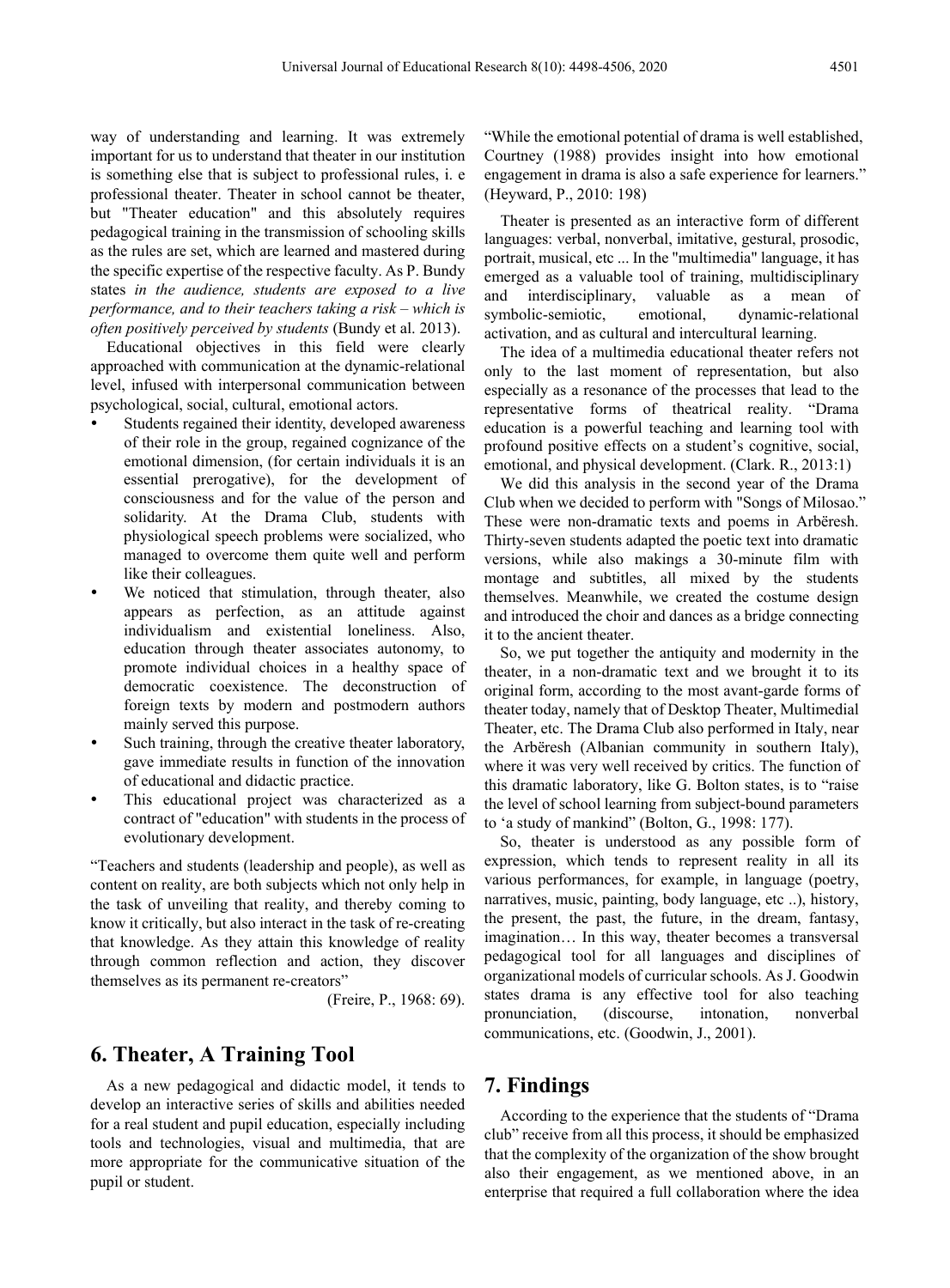of team-work was present in every step. Putting this show onto stage not only had an artistic and professional aim but also made more present the solidarity of the team which helped to increase their self confidence and the rensponsibility to undertake an assignment and to understand that every enterprise, if we want it to be successful, requires the presence of the others. In this way everyone achieves his or her own personal growth.

In our case, theater is a great value-forming element, which is also raised as an experience of the dramatic laboratory of texts, which usually come into contact only through reading. We are talking here specifically about the dramatic text "Emira", considered the first Albanian drama, structurally shaped with a unique contribution to our drama, which shows various difficulties in decomposition, recognition and reception. The "Emira" drama was precisely represented at the University Theater Festival in June of this year. A fragment of the text "Drama Club" was staged earlier on World Book and Copyright Day, in April of the same year, in honor of the 200th anniversary of the birth of Santori (the first Albanian playwright).

The recognition of the aesthetic and artistic aspects of the theater, as well as the critical and analytical evaluation of this dramatic text in the auditorium, significantly created the possibility of touching the elements and principles of stage art, as well as penetrating the whole of a special theatrical experience which gives a classical text with the difficulty of interpreting in the original, to move to a concrete process of stage realization. The choice of episodes and scenes, adapted to the specific stage possibilities, conditioned by several mise-en-scène lines evidenced in the authorial didactics, contributed to the dramatic temporality of the fictional space of the work. "The written text, in other words is defined from the need it has for contextualization into the stage and shows through all its loyalty with the conditions of the performance, above all with the body of the actor and his ability to embody the discourse inside the space of the scene." (Elan, K., 1980: 208-209).

Thus, during the table process, the students got information about the connection between the history of drama and Albanian theater, starting with the drama "Emira", information on the connection of theater with social movements, on philosophical, aesthetic and psychological concepts of the relevant dramatic time space, the author himself, as well as on anthropological, ethnographic, costume design, lifestyle elements etc. The inclusion of the students in the creative process in the workshop of "The Drama Club" has given them the opportunity to be part of a social interaction and exchange of ideas during the role delivery process, the emotional analysis of the dramatic situations and also the analysis of the characters the students are assigned to play. This process has brought an atmosphere of collaboration between the young actors, which is a substantial element of their relationship within their role, and resulted in a

professional and emotional consolidation in their approach to their responsibility to fulfill their project with professionalism.

Creating dramatic spaces, something which the public would perceive through dramatic text, stage space, gestures and metaphorical interior spaces, we considered by obtaining the actanic projection of the dramatic world, i.e the dramatic fable of the work itself.

As described by Lotman and Ibersfeld, (Ibersfeld, An., 2006: 320-321), this space, which was divided into two parts, was reflected in two lines describing the drama, practically in conflict with the two subjects, the dramatic people, (fictions), those who desire and the desired object itself.

It was here that the acting game of Kalina, Emira, Kallonjer and Morian was played, but also the other fictional line of villagers with Cubans, evildoers, complementing the dramatic discourse as a linear continuation of these two paradigms. This highlighted the ideas and philosophy of the Franciscan, which included virtue, faith in God, life, and even though an economic impossibility, love and other spiritual values. "The textual analysis of the show [...] builds a new theory, the "spectacular text" which is the result of the supposed material object "theatrical show" inside the paradigms of the textual semiotics that interacts as an explanatory principle (as well as an analitic-descriptive model) regarding the discursive function of the concrete theatrical phenomenon.( De Marinis, M., 1982:11)

Built as a classic drama, with coral elements as a model of ancient tragedy, as well sas onflict and catastrophe and the causality of the course of action, with regards to the unity of time and place, the text gave us the opportunity of a supporting basic scenography by creating and constructing a green forest at the scenic ends of where we placed costume objects and artifacts from the pastoral life of the era. The aristocratic Aristotelian elements we brought in with the version of "voices of the choir", according to the Brehtian model, which gave the opportunity to expand in their own space the dramatic fable. Seen as a necessity of stage and directorial application, between classical theater, which means the text itself and the most receptive experiences today, we synthesized the role an actor, who through the use of gestures, realized seven dramatic characters: Ferdinand, Carl, Arkansas, Genc, Pascal, January, and Gabriel. This was done by identifying each with objects, expressions, mimicry, gestures, choices that resulted in a very special innovation, which quite well received. In order to have a theater, says Freud, we must first have identification and catharsis, true pleasure, which results from the release of our tension.

"Emira" stood up to the challenge of applying modern theater best. Modern reading theory raises two semantic issues: In what way does the text express meaning (in our case the dramatic one) and what does it mean? Naturally, if we consider that the stage text is the dramatic event itself,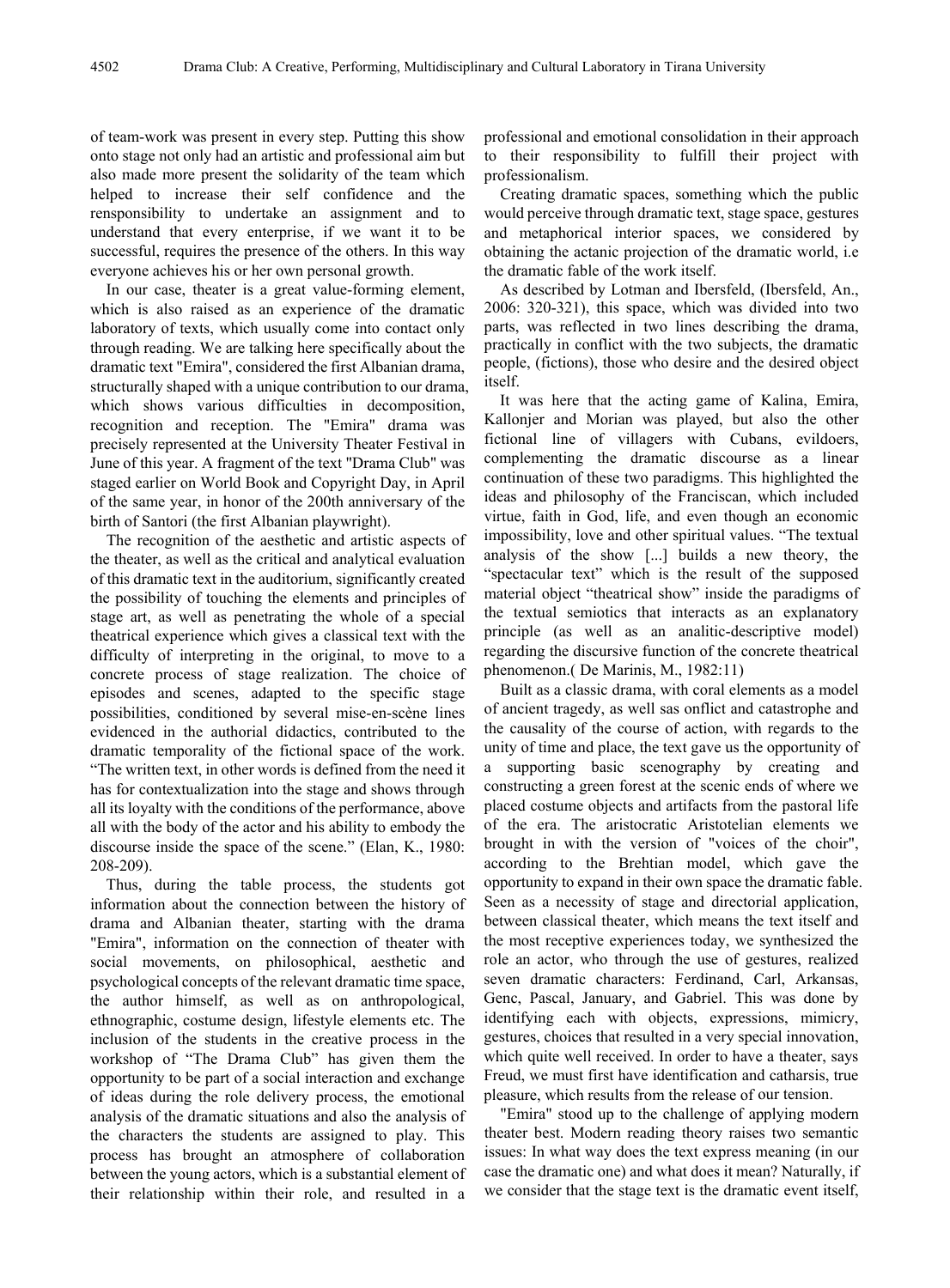as a dramatic fact, that the composition is part of the meaning itself, that the form itself in the drama is also significant, we conclude that the laws of dramatic writing, structure as semantic matter, acceptance theory, were inherent and essential in our drama Emira. "The prose has a narrator, while the dramatized text lacks a narrator. Action is left to your hands" (Lethbridge, S., Mildorf, J., 1991: 91-99).

The aspect of lecturing and interpretation in Arbëresh (the dialect of the Albanian community, which is not practiced in Albania), was another difficulty. We believe that the tradition created in the "Drama Club", the reading process, the dynamics of the dramatic event itself, and of course, the consultation in cases of incomprehensibility with the transcribed text, gave us the opportunity to present ourselves with dignity, to perform a service to our classical literature, by interpreting the original, but also to engender great empathy in the public, which had not known this text scenically.

Our attention particularly focused on the possibility of emotional involvement of the student-actor with the dramatic literary text, in recognizing, practicing and pronouncing correctly, the diction of speech, the technique of logical, rhythmic and emotional accent and the role of intonation in communication. By staging "Emira", it was promoting the meeting with a text of dramatic literary genre through dramatic action: we showed a new way to understand and learn in dynamic-relational planes, that of interpersonal, psychological, emotional, and theatrical communication, etc.

# **8. Focus Group - Testimonials of members of "The Club of Drama"**

#### **Sonja Llana**

### **First Year Students in Master of Science, University of Tirana**

It is hard to define what drama club is because of the many years and generations being part of it has made it seem like the equivalent of a school. Drama, this third literary gender, has its own difficulty in understanding only through reading, since it is projected to be staged. Decoding the dramatic text and dramatic characters starts from working on a table up to the visualization on the stage, and serves not only as a deeper acknowledgment of drama as a genre, but also in Albanian literature on both diachronic and synchronic levels.

The club is a laboratory in discovering new talents, raising them professionally also in the didactic interpretation and diction aspect, which is not just important in the field of literary studies, but also for teaching and other disciplines. Drama aids in the learning process through a different form using a variety of means.

That is why it should be part of the process of learning in all stages of schooling.

Four years ago, when I was accepted in drama club after my audition, I could not even imagine the benefits as a student. The club does not only assist academically, but it also elevates the social spectrum, strengthening and helping relationships between students and group work.

Last year, the drama club succeeded in accomplishing a challenge and a dream. "Emira", Anton Santori's drama, for the club and Kalina's character for me was very challenging for both interpretative forms and getting to know another language, that of the old Albanian preserved by Arbëresh. The drama did not only consist of meeting interpretive criteria, but also costume design and scenography, which we made all by ourselves. Drama club is the best opportunity for a student to delve into the field in which he or she is dedicated to, cultivated in and passionate about.

We have noticed that stimulation, through theatre, serves as a perfect way to combat toxic individualism and existential loneliness (Blatner, A., 2009).

Also, education through theatre associates the autonomy to promote individual choices in a healthy space of a democratic coexistence. The interpretation of the modern and postmodern texts of foreign authors was one of the main purposes of this process.

#### **Xhesika Gjeçi**

#### **University of Tirana - Faculty of History and Philology**

I realized that acting was one of my passions while studying Albanian Language and Literature in university, which had a Drama Club.

During the first year of drama club, these students dramatized and staged the Arberesh work "Songs of Milosao" by an Arberesh author Jeronim De Rada. This show was successful not only within the University but was also performed on the stage of Metropol Theatre in the center of Tirana. The size of the show as well as the Drama Club itself became significant.

I am proud to share with you that I became a representative of this Drama Club as well as one of the first participants.

I was lucky enough to be part of the interpretations of dramatic texts, remembering the role of Ganxhe in the drama "Rrajt lëvizin" by the Albanian author Ernest Koliqi, as well as in the interpretations of poems which went through the dramatization process.

I would like to mention the creations of Martin Camaj as well as foreign creations like the ones of the great Shakespeare.

I was lucky to learn the process of dramatization through which a literary text, such as prose or poetry, would be converted into a dramatized text using interpretation.

As I have gained a unique didactic and curricular experience and left my mark at the Drama Club, I will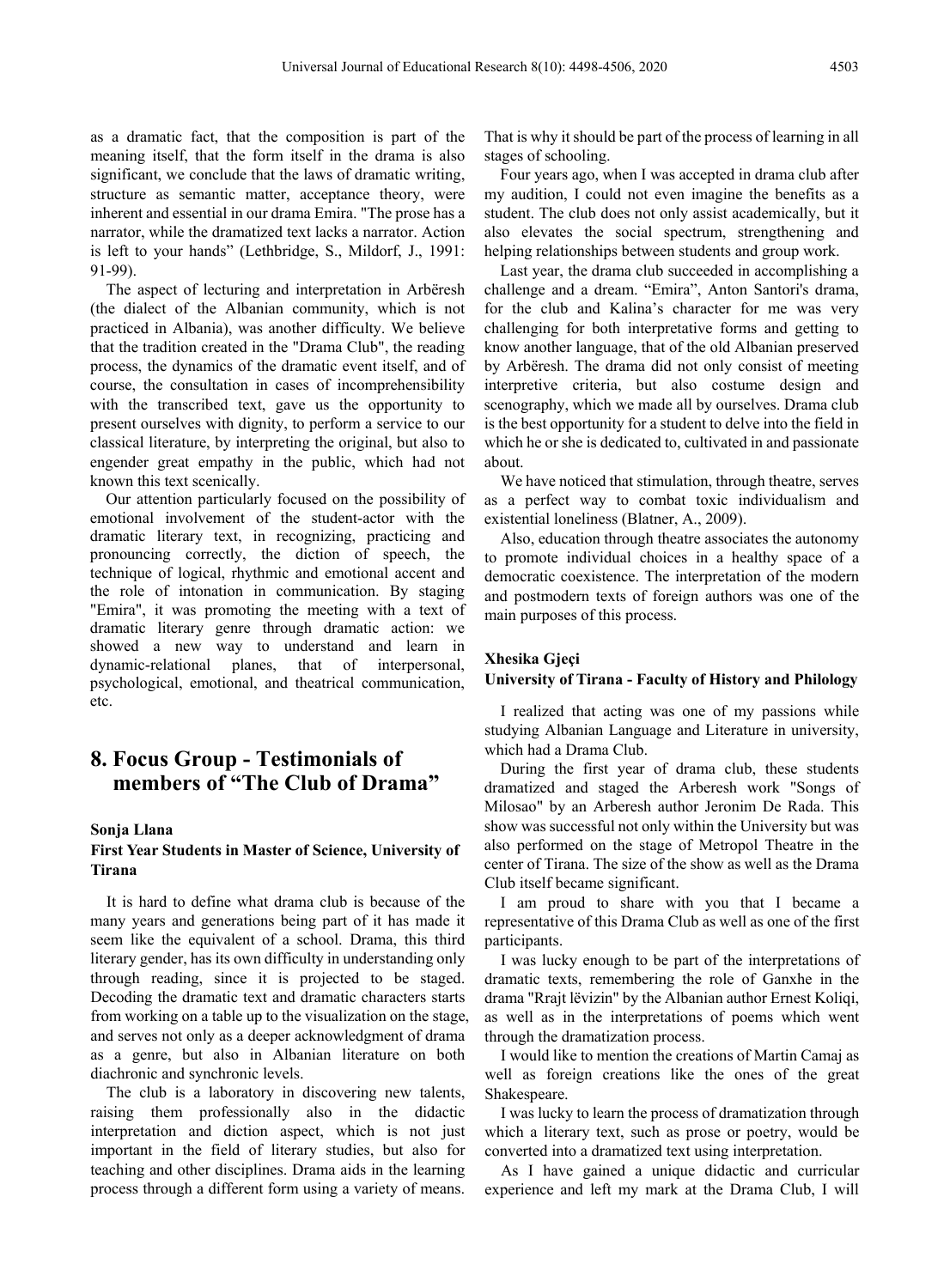continue to follow the new generation and the shows produced by this Club.

I would like to mention the wonderful performance of young actors with the staging of Migjeni, (one of the greatest authors of Albanian Literature of the  $20<sup>th</sup>$  century, due to his complex way of creating a literature that broke the old aesthetic creative patterns by proposing new ways of making literature. This included using free verse in poetry and the writing of short and powerful stories instead of log epic novels) the evidence of the dramatization process that magically reawakened the work and figure of this contemporary author of our country.

As I teach students Albanian Language and Literature, I try to inspire them to gain an appreciation for dramatic text. In my opinion, it is beneficial for the students to make dramatization a basic part of the lesson and one of the main methodologies in the learning process because drama builds confidence in even the most timid students. It helps them focus, and students are encouraged to listen to others' ideas and thoughts.

Drama helps to develop language and communication skills because when children have to learn the language of the role they play, their vocabulary expands.

They are encouraged to express themselves both orally and through facial expressions. Understanding body language is the key to make them better communicators. Above all, drama develops creativity. Creative people can see things in new ways and from different angles.

The skills I have gained at the drama club are transmitted to my students in order to continue to provide the society with talented individuals.

#### **Egli Bogdani**

## **Student of Albanian Linguistics and Literature Faculty of History and Philology University of Tirana**

Being part of Drama Club is not only a great opportunity for us, but it also allows for professional growth. It is an excellent experience in the field of acting because it expands the concepts of the world of acting and clarifies the concept of theatre. The Drama Club is an innovation in the Albanian universities and the prestige of this club is growing from year to year. The most interested are students who study Albanian philology, because in this group they see a series of sourcing benefits in their professional development. Many students really like to participate in these work groups, because during these types of activities the challenges are so important and at the same time, they can learn many new things.

My first experience in this group was in 2017 (first academic year as a BA student), and continues to this day. Thus, my journey during these years as part of the staff of actors in the Drama Club has been helpful in my professional growth as a devoted student of Albanian literature and culture. By this point I meant the way of analyzing a literary work or a play, and in the changes that a prosaic text undergoes when it turns into dramatic text. Also through this experience together with other colleagues, we have learned how the theatrical world works by experiencing every emotion that a well-formed actor would experience. We must admit that the Drama Club has been set up by a non-professional theatrical troupe, and the main components of this club are the students that exude inexhaustible curiosity, and a desire to learn something different.

It has already become a tradition that on April  $23<sup>rd</sup>$  of each year, on National Book Day, in addition to other activities, such as literary conferences or new book promotions, a play is given by the Drama Club. The Drama Club comes up with a new author at the event, featuring a host of literary works by that author, including poetry and prosaic texts. The first author that I presented together with my colleagues was Millosh Gjergj Nikolla. In the script we included poems of the author and short prose as well. During the theatrical performance I realized how a prosaic text was dramatized, and how this drama interacted with other components like music, lights, costumes, and movements (*Mise-en-scène*). Thus my first experience in this play helped me to understand the theatrical, dramatic and literary artistic dimension in general.

Another important experience was the staging of the classic drama "Emira" by the Arbëresh author Francesc Anton Santori. This play was performed on the stage of the Faculty of History and Philology, as well as on the stage of the Experimental Theater of Tirana, one of the most important theaters in Albania. Performing this drama was more challenging than "Migjeni". The first challenge was language. Since F.A.Santori was a classical author, it was necessary to interpret the drama in the autochthonous Arbëresh language. Thus, in a record time we learned the Arbëresh language, a dialect which is very different from the standard Albanian language. This drama was doubly valuable for us because at the same time we learned more about the Arbëresh culture, and in particular about the Arbëresh drama/plays, but we also learned how to speak Arbëresh. Here I would like to highlight the values of this precious variant of the Albanian language that is inherited generation after generation from the Arbëresh community.

Thus, during the table process the students were informed regarding the relationship between history and the Albanian theatre that starts with "Emira". This information was related with the theatre and the social movements, over philosophical, aesthetic and psychological concepts regarding the dramatic space, regarding the author of the dramatic piece, anthropological, ethnographic, the way of living etc. In this way the students became more responsible for the process of learning, as their experience and recreation. (Miller-First, M., Ballard, K., 2017: 25).

The drama "Emira" was the first impetus from which arose my interest and the idea to go deeper into literature, culture, and the Arbëresh drama studies. Participating in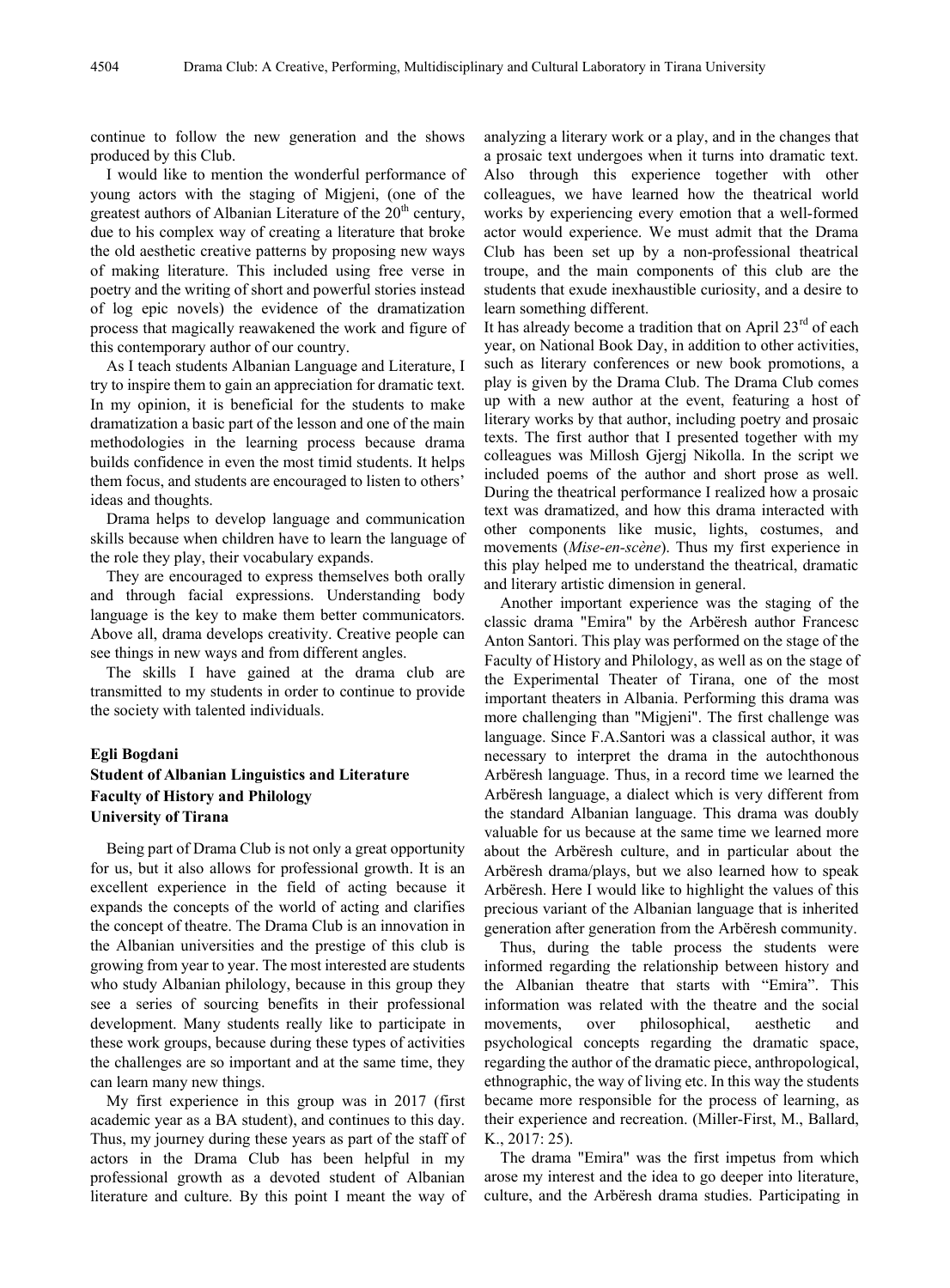the Drama Club was a great opportunity to get more knowledge about the southern Italian population, to seek more information from different points of view, such as history as well as culture, as well as clarifying why this community is known as *Piana degli Albanesi*, and finally understanding which are the branches that connect this community with Albania. After my studies at the University of Saarland in Germany and my research on Italian romantic literature, I decided to develop my diploma thesis on the Arbëresh drama, specifically for the plays of Giuseppe Schirò Di Maggio (Zef Skiro Di Maxho), a well-known contemporary Arbëresh writer.

In conclusion, the aim of the Drama Club is to convey literary and cultural awareness by encouraging the Albanian world (inside and outside the borders) to show interest in Albanian literature of all periods, and not letting this collective wealth to be reduced to the ash heaps of history.

#### **Mario Loçka**

## **Ex member of the Drama Club - University of Tirana Lecturer at "Charles University" in Prague**

Time and again I am constantly captivated by thrilling theatrical recollections of my valuable experience at the Drama Club. I became part of this university establishment during my first year of studies, through a very inspiring and entertaining audition. After the speech that I had chosen, the mentor complimented my breathing technique and the voice play. It gave me an immense confidence boost. Prior to that, I had only minor experiences in school plays, which pushed me to aim for a spot in the selected few of the Drama Club ranks.

I had the chance to be part of different presentations, but I would like to point out two performances that I cherish the most: staging the dramatic piece "Rrajët Lëvizin" by Ernest Koliqi, and a partial powerful monologue from "Oh!" by Anton Pashku. These pieces, written in Albanian, were dissected to the core by our mentor so that we, the actors, could get the true essence and the substance that was hidden within the characters. Fluently intoning and personifying the dialogues was never enough, since the purest form of correctly interpreting was to understand the emotion and the logic behind the words.

We conducted everything with true professionalism, respecting the laws of the theatre and seriously working on having a perfect completed product. I was always sure at the time that with the right spotlight and resources, Drama Club could present projects worthy of worldwide stages.

The parts I played also helped me grow as an actor. During my experience at the Drama Club I had the chance to portray a wide variety of situations, elucidating archaic accents, and physical transformation because of sizeable age gaps, mentally challenged characters, etc. From the costume designs to the makeup and the scenography, everything was constructed out of passion and commitment

of young talented actors and the trailblazer professors, who created this theatrical playground. The never-ending applause and incredible feedback were always a very pleasant reward for all the hard work.

It has been almost three years since my last performance at the Drama Club.

Now I am working as a Lecturer at "Charles University" in Prague, teaching foreign students the Albanian language and Folklore. I would also consider teaching a special kind of performance that lets me be in character for my small personal audience. All of this is possible thanks to the tempering that the Drama Club helped me construct. The executed performances and the strict theatre discipline that I was able to absorb, have elevated my path to higher goals in my career. The Drama Club journey is an important experience that I will absolutely continue to pursue.

#### **Omer Fuçia**

### **Sophmore Year, Bachelor Degree, Albanian Language and Literature Major**

I joined the Drama Club practicing any from the theoretical knowledge I had. While I was in the library, I grabbed a book and learned the basics of theatrical language, interpreted, applauded and felt the magic of the theater. The drama called "Emira" was my first challenge that I was faced with. "Emira" is a drama written in old Arabic by Anton Santori. We did the decomposition of the dramatic characters, the decomposition of the conflicts and we tried to get into the author's feelings while also retaining his style. Rehearsals at the table, rehearsals in motion, costume design, scenography, mimics, movements, and much more were analyzed to the greatest extent possible. It was the first time that the dramatic characters of the "Emira" drama would step on the stage interpreting in Arabic language. That's going to stay in the theater's legacy. Today, I am thankful for the experiences I gained at the Drama Club because I can now participate in a film audition from where I was accepted. The Drama Club has provided me with many professional experiences that will facilitate my work in the future.

## **9. Conclusions**

Theater in school entails a: "concrete interdisciplinary approach", which activates the processes of symbolic learning and strengthens and develops an interactive variety of individual skills and abilities in the service of the curriculum. Apart from the theater, as a textual explanatory approach, useful knowledge of all disciplines, as poetry, history, literature itself, physics, philosophy, mathematics can become theatrical signs and meanings.

Besides this, the theater coexists with other art forms and other cross-curricular topics, such as film, documentary, and reportage, with technical processes such as editing,